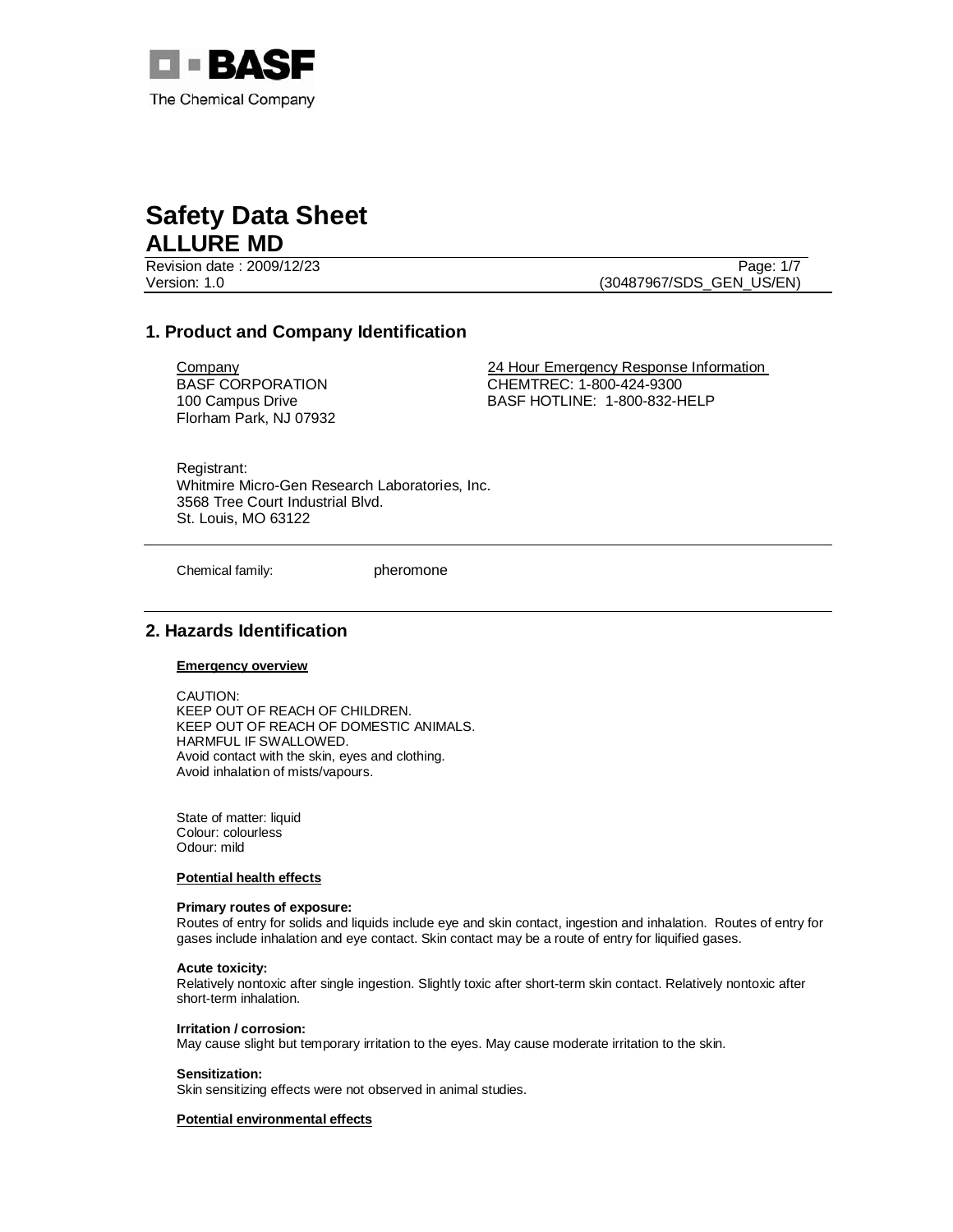Revision date : 2009/12/23 Page: 2/7

Version: 1.0 (30487967/SDS\_GEN\_US/EN)

### **Aquatic toxicity:**

Acutely toxic for fish. Acutely toxic for aquatic invertebrates. Very toxic (acute effect) to aquatic plants.

### **3. Composition / Information on Ingredients**

**CAS Number Content (W/W) Chemical name**

31654-77-0 9,12-Tetradecadien-1-ol, 1-acetate, (9E,12Z)-

### **4. First-Aid Measures**

### **General advice:**

First aid providers should wear personal protective equipment to prevent exposure. Remove contaminated clothing. Move person to fresh air. If person is not breathing, call 911 or ambulance, then give artificial respiration, preferably mouth-to-mouth if possible. Call a poison control center or physician for treatment advice. Have the product container or label with you when calling a poison control center or doctor or going for treatment.

### **If inhaled:**

Remove the affected individual into fresh air and keep the person calm.

#### **If on skin:**

Rinse skin immediately with plenty of water for 15 - 20 minutes.

### **If in eyes:**

Hold eyes open and rinse slowly and gently with water for 15 to 20 minutes. Remove contact lenses, if present, after first 5 minutes, then continue rinsing.

### **If swallowed:**

Never induce vomiting or give anything by mouth if the victim is unconscious or having convulsions. Do not induce vomiting. Have person sip a glass of water if able to swallow.

### **5. Fire-Fighting Measures**

Flash point: 110 °C (Tag closed cup)

### **Suitable extinguishing media:**

foam, dry extinguishing media, carbon dioxide

### **Hazards during fire-fighting:**

carbon monoxide,

If product is heated above decomposition temperature, toxic vapours will be released. The substances/groups of substances mentioned can be released in case of fire.

### **Protective equipment for fire-fighting:**

Firefighters should be equipped with self-contained breathing apparatus and turn-out gear.

### **Further information:**

Evacuate area of all unnecessary personnel. Contain contaminated water/firefighting water. Do not allow to enter drains or waterways.

### **6. Accidental release measures**

### **Personal precautions:**

Take appropriate protective measures. Clear area. Shut off source of leak only under safe conditions. Extinguish sources of ignition nearby and downwind. Ensure adequate ventilation. Wear suitable personal protective clothing and equipment.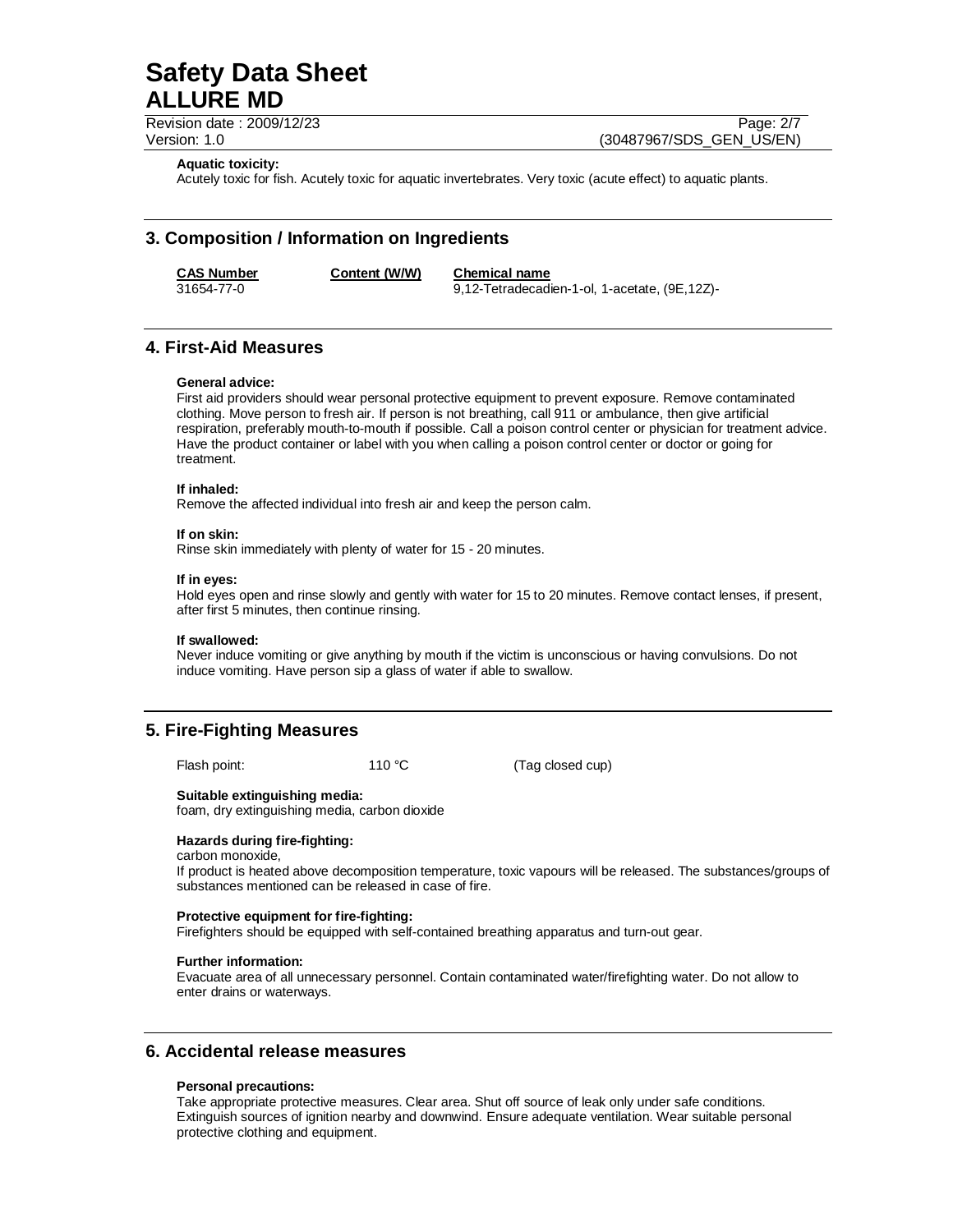Revision date : 2009/12/23 Page: 3/7

### **Environmental precautions:**

Do not discharge into the subsoil/soil. Do not discharge into drains/surface waters/groundwater. Contain contaminated water/firefighting water. A spill of or in excess of the reportable quantity requires notification to state, local and national emergency authorities. This product is not regulated by CERCLA ('Superfund').

### **Cleanup:**

Dike spillage. Pick up with suitable absorbent material. Spilled substance/product should be recovered and applied according to label rates whenever possible. If application of spilled substance/product is not possible, then spills should be contained, solidified, and placed in suitable containers for disposal. After decontamination, spill area can be washed with water. Collect wash water for approved disposal.

### **7. Handling and Storage**

### **Handling**

### **General advice:**

RECOMMENDATIONS ARE FOR MANUFACTURING, COMMERCIAL BLENDING, AND PACKAGING WORKERS. PESTICIDE APPLICATORS & WORKERS must refer to the Product Label and Directions for Use attached to the product. Provide good ventilation of working area (local exhaust ventilation if necessary). Keep away from sources of ignition - No smoking. Keep container tightly sealed. Protect against heat. Handle and open container with care. Do not open until ready to use. Once container is opened, content should be used as soon as possible. Provide means for controlling leaks and spills. Follow label warnings even after container is emptied. The substance/ product may be handled only by appropriately trained personnel. Avoid all direct contact with the substance/product. Avoid contact with the skin, eyes and clothing. Avoid inhalation of dusts/mists/vapours. Wear suitable personal protective clothing and equipment.

### **Protection against fire and explosion:**

The relevant fire protection measures should be noted. Fire extinguishers should be kept handy. Avoid extreme heat.

### **Storage**

### **General advice:**

Keep only in the original container in a cool, dry, well-ventilated place away from ignition sources, heat or flame. Protect containers from physical damage. Protect against contamination. The authority permits and storage regulations must be observed.

### **Storage incompatibility:**

General advice: Segregate from incompatible substances. Segregate from foods and animal feeds. Segregate from textiles and similar materials.

### **Storage stability:**

 May be kept indefinitely if stored properly. If an expiry date is mentioned on the packaging/label this takes priority over the statements on storage duration in this safety data sheet.

# **8. Exposure Controls and Personal Protection**

### **Advice on system design:**

Whenever possible, engineering controls should be used to minimize the need for personal protective equipment.

### **Personal protective equipment**

### **Respiratory protection:**

Wear respiratory protection if ventilation is inadequate. Wear a NIOSH-certified (or equivalent) organic vapour/particulate respirator. For situations where the airborne concentrations may exceed the level for which an air purifying respirator is effective, or where the levels are unknown or Immediately Dangerous to Life or Health (IDLH), use NIOSH-certified full facepiece pressure demand self-contained breathing apparatus (SCBA) or a full facepiece pressure demand supplied-air respirator (SAR) with escape provisions.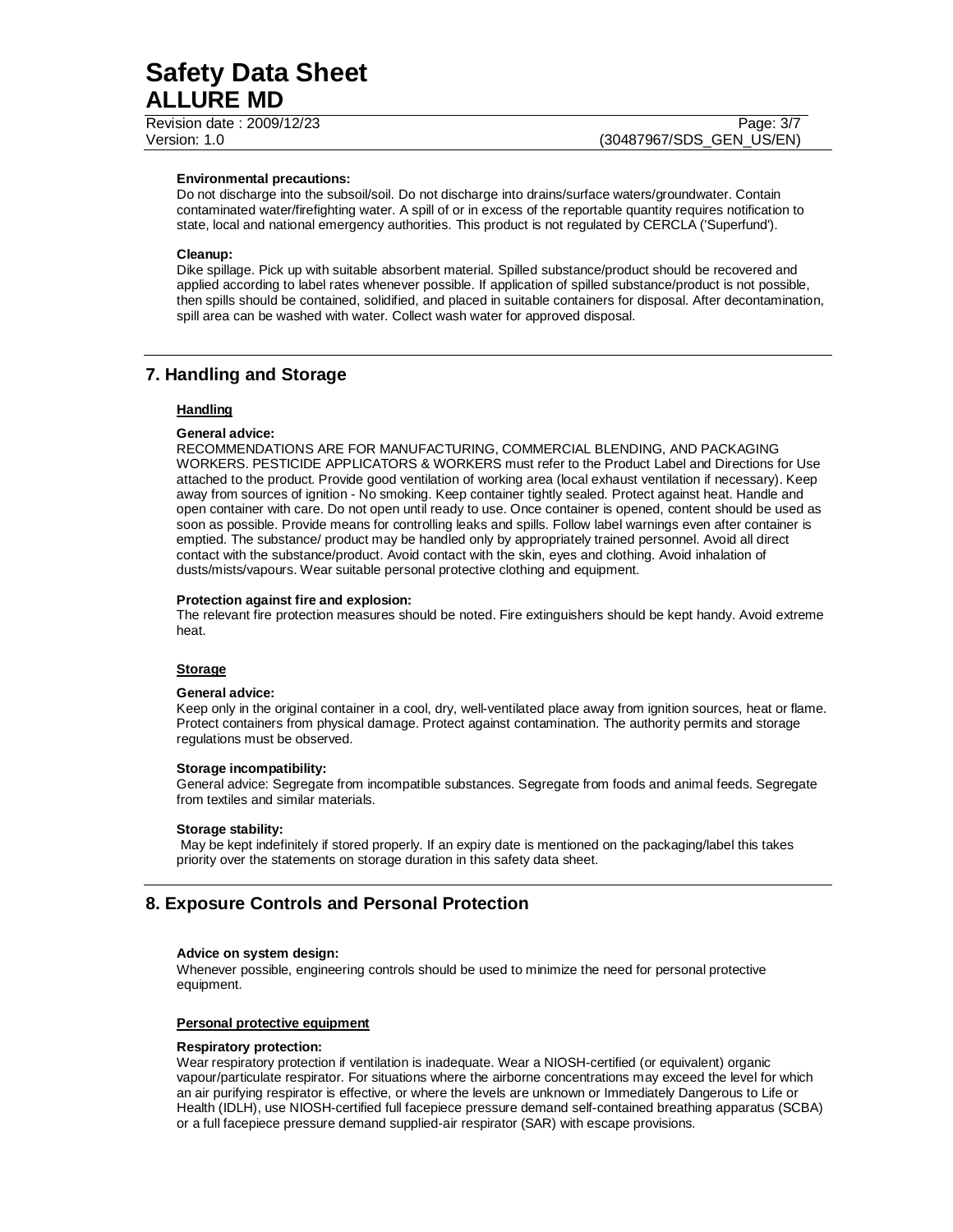Revision date : 2009/12/23 Page: 4/7

Version: 1.0 (30487967/SDS\_GEN\_US/EN)

### **Hand protection:**

Chemical resistant protective gloves, Protective glove selection must be based on the user's assessment of the workplace hazards.

### **Eye protection:**

Safety glasses with side-shields. Tightly fitting safety goggles (chemical goggles). Wear face shield if splashing hazard exists.

### **Body protection:**

Body protection must be chosen depending on activity and possible exposure, e.g. head protection, apron, protective boots, chemical-protection suit.

### **General safety and hygiene measures:**

RECOMMENDATIONS FOR MANUFACTURING, COMMERCIAL BLENDING, AND PACKAGING WORKERS Wear long sleeved work shirt and long work pants in addition to other stated personal protective equipment. Work place should be equipped with a shower and an eye wash. Handle in accordance with good industrial hygiene and safety practice. Personal protective equipment should be decontaminated prior to reuse. Gloves must be inspected regularly and prior to each use. Replace if necessary (e.g. pinhole leaks). Take off immediately all contaminated clothing. Store work clothing separately. Hands and/or face should be washed before breaks and at the end of the shift. No eating, drinking, smoking or tobacco use at the place of work. Keep away from food, drink and animal feeding stuffs.

# **9. Physical and Chemical Properties**

| Form:                            | liquid, oily        |                       |
|----------------------------------|---------------------|-----------------------|
| Odour:                           | mild, oily          |                       |
| Colour:                          | colourless          |                       |
| pH value:                        | approx. 4.6         | $(1,000 \text{ q/l})$ |
| Boiling point:                   | 110 $\degree$ C     | (5.33 hPa)            |
| Vapour pressure:                 | $0.16 - 6.9$ Pa     | (20 °C)               |
| Density:<br>Solubility in water: | $0.88 - 0.89$ g/cm3 | (25 °C)<br>insoluble  |
|                                  |                     |                       |

# **10. Stability and Reactivity**

### **Conditions to avoid:**

No conditions known that should be avoided.

### **Substances to avoid:**

air, strong oxidizing agents

### **Hazardous reactions:**

The product is chemically stable.

### **Decomposition products:**

No hazardous decomposition products if stored and handled as prescribed/indicated., Prolonged thermal loading can result in products of degradation being given off.

### **Thermal decomposition:**

Possible thermal decomposition products:

carbon monoxide, carbon dioxide

Stable at ambient temperature. If product is heated above decomposition temperature toxic vapours may be released. To avoid thermal decomposition, do not overheat.

### **Corrosion to metals:**

Corrosive effects to metal are not anticipated.

# **11. Toxicological information**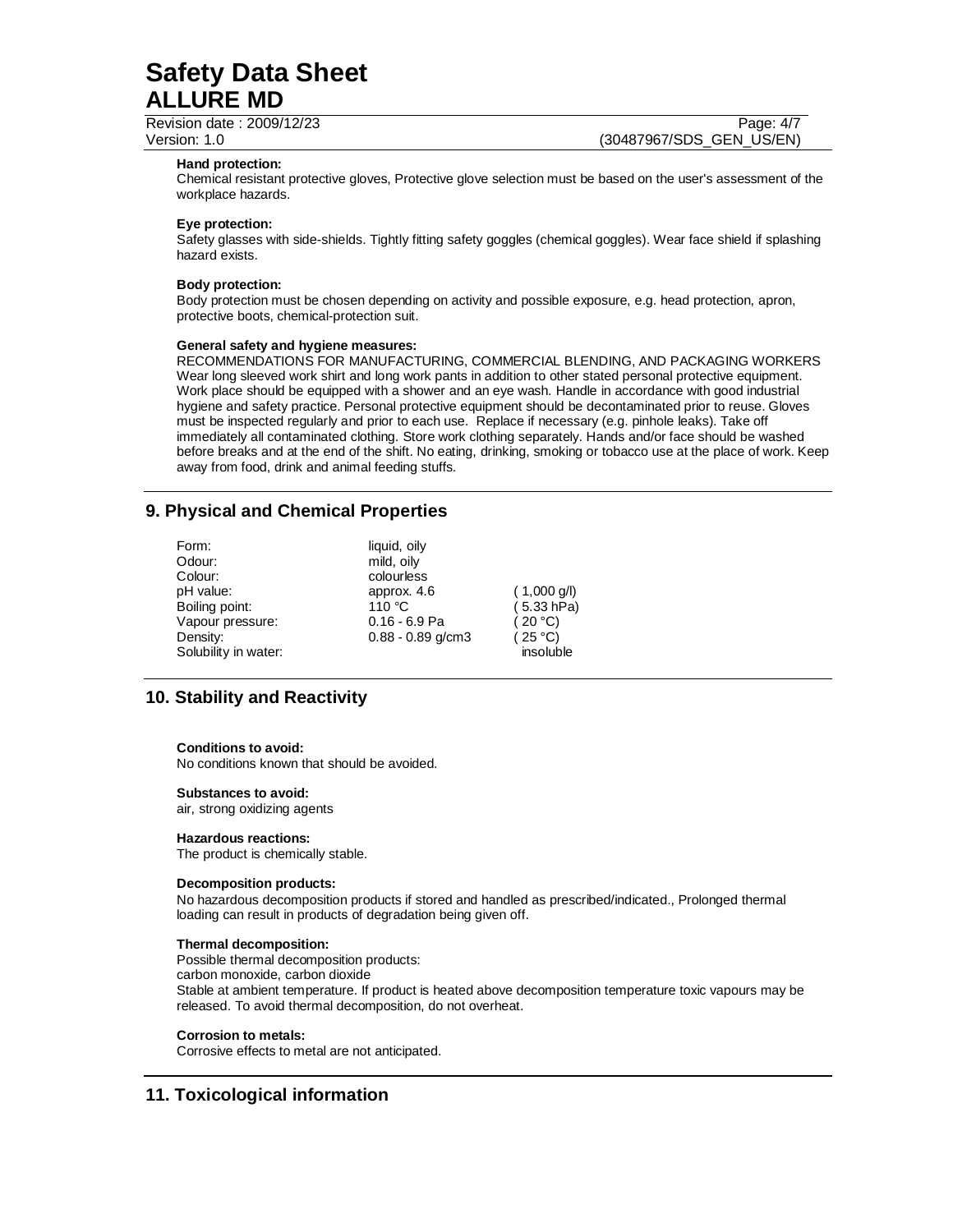Revision date : 2009/12/23 Page: 5/7

### **Acute toxicity**

### **Oral:**

Type of value: LD50 Species: rat Value: > 5,000 mg/kg The statement for acute oral toxicity was derived from products of similar composition.

### **Inhalation:**

Type of value: LC50 Species: rat Value:  $> 5$  mg/l The statement for acute inhalative toxicity was derived from products of similar composition.

### **Dermal:**

Type of value: LD50 Species: rat Value: > 2,000 mg/kg

### **Irritation / corrosion**

**Skin:** 

Species: rabbit Result: Irritant. Data of a comparable product

### **Eye:**

Species: rabbit Result: non-irritant The product has not been tested. The statement has been derived from products of a similar structure and composition.

### **Sensitization:**

Species: guinea pig Result: Non-sensitizing. The product has not been tested. The statement has been derived from products of a similar structure and composition.

### **12. Ecological Information**

### **Fish**

Acute: static Oncorhynchus mykiss (96 h): 8.3 mg/l

### **Aquatic invertebrates**

Acute: static Daphnia magna/EC50 (48 h): 2.6 mg/l

### **Aquatic plants**

Toxicity to aquatic plants: static green algae/EC50 (72 h): 0.3 mg/l

### **13. Disposal considerations**

**Waste disposal of substance:**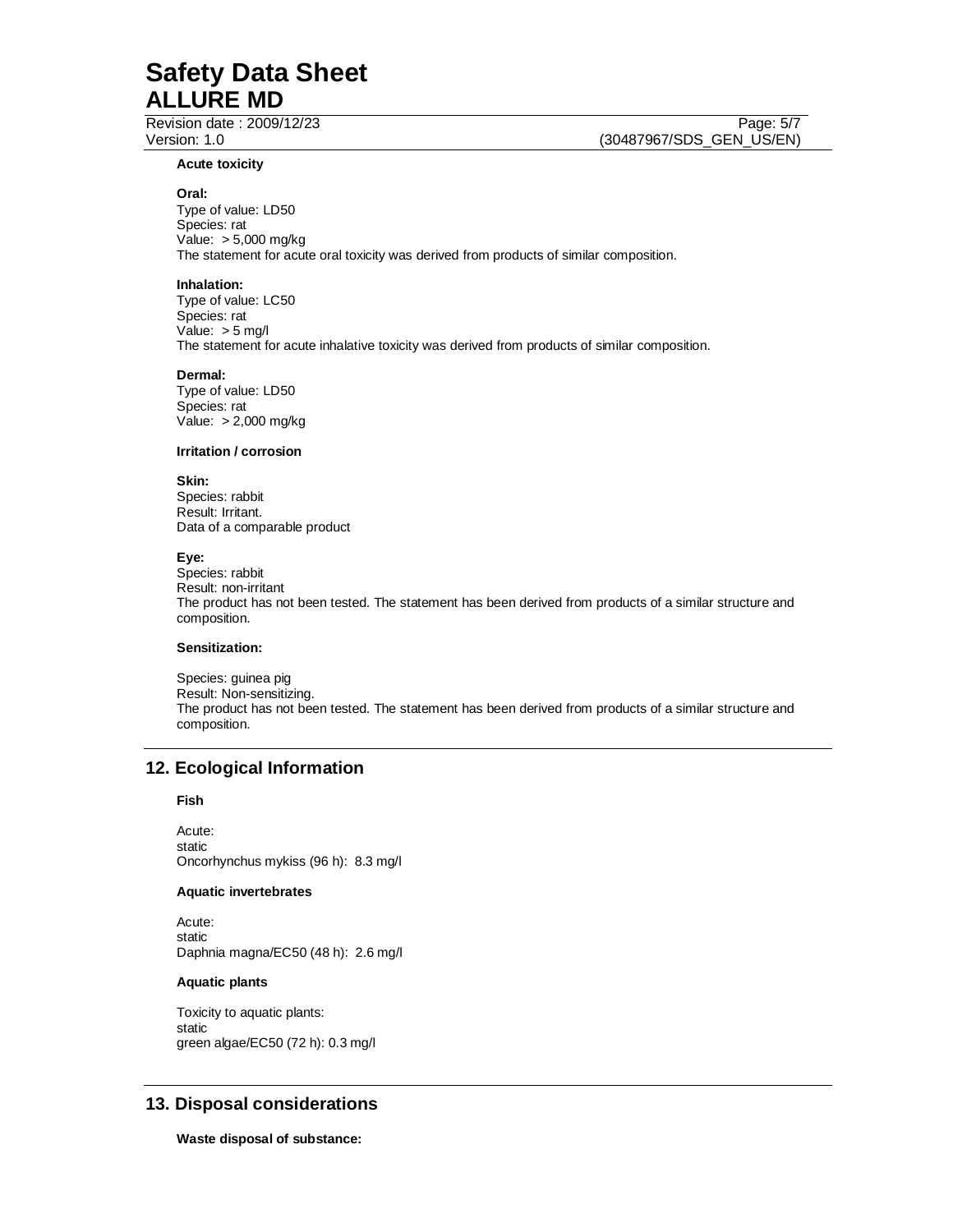Revision date : 2009/12/23 Page: 6/7

Version: 1.0 (30487967/SDS\_GEN\_US/EN)

Do not discharge into waterways or sewer systems without proper authorization. Dispose of in accordance with national, state and local regulations. Dispose of in a licensed facility. Residues should be disposed of in the same manner as the substance/product.

### **Container disposal:**

Completely empty packaging may be treated as household waste. Recommend crushing, puncturing or other means to prevent unauthorized use of used containers. Do not reuse empty containers.

# **14. Transport Information**

| Land transport<br><b>USDOT</b>    | Not classified as a dangerous good under transport regulations |
|-----------------------------------|----------------------------------------------------------------|
| Sea transport<br><b>IMDG</b>      | Not classified as a dangerous good under transport regulations |
| Air transport<br><b>IATA/ICAO</b> |                                                                |

Not classified as a dangerous good under transport regulations

# **15. Regulatory Information**

**Federal Regulations**

**Registration status:**  Chemical TSCA, US released / listed

**EPCRA 311/312 (Hazard categories):** Acute;

# **16. Other Information**

Recommended use: insecticide

BASF supports worldwide Responsible Care® initiatives. We value the health and safety of our employees, customers, suppliers and neighbors, and the protection of the environment. Our commitment to Responsible Care is integral to conducting our business and operating our facilities in a safe and environmentally responsible fashion, supporting our customers and suppliers in ensuring the safe and environmentally sound handling of our products, and minimizing the impact of our operations on society and the environment during production, storage, transport, use and disposal of our products.

IMPORTANT: WHILE THE DESCRIPTIONS, DESIGNS, DATA AND INFORMATION CONTAINED HEREIN ARE PRESENTED IN GOOD FAITH AND BELIEVED TO BE ACCURATE , IT IS PROVIDED FOR YOUR GUIDANCE ONLY. BECAUSE MANY FACTORS MAY AFFECT PROCESSING OR APPLICATION/USE, WE RECOMMEND THAT YOU MAKE TESTS TO DETERMINE THE SUITABILITY OF A PRODUCT FOR YOUR PARTICULAR PURPOSE PRIOR TO USE. NO WARRANTIES OF ANY KIND, EITHER EXPRESSED OR IMPLIED, INCLUDING WARRANTIES OF MERCHANTABILITY OR FITNESS FOR A PARTICULAR